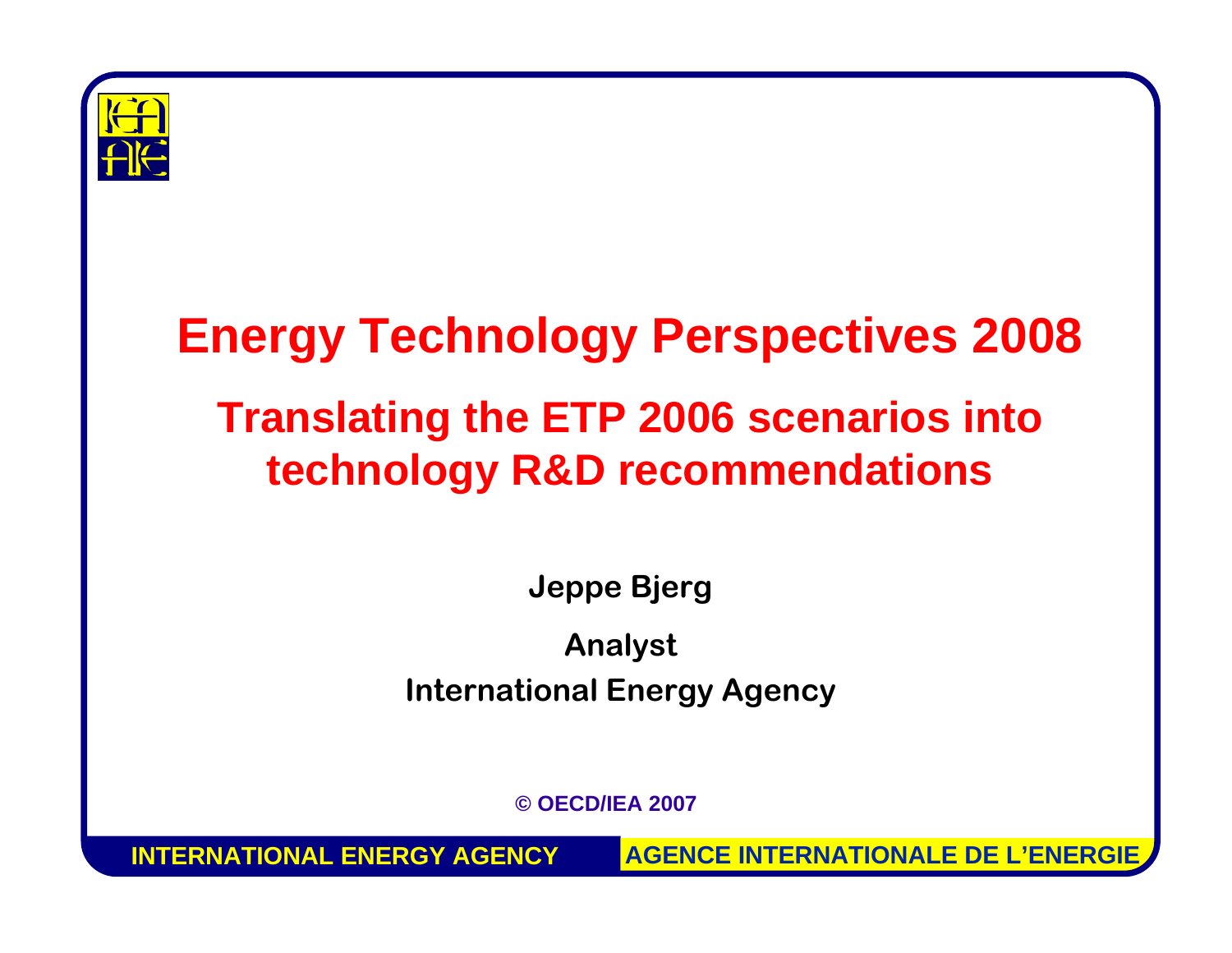



#### z**ETP 2008 - framework and content** <sup>z</sup>**Workshop – objective and expected outcomes**

 $\bullet$  **Next steps** 

**INTERNATIONAL ENERGY AGENCYAGENCE INTERNATIONALE DE L'ENERGIE**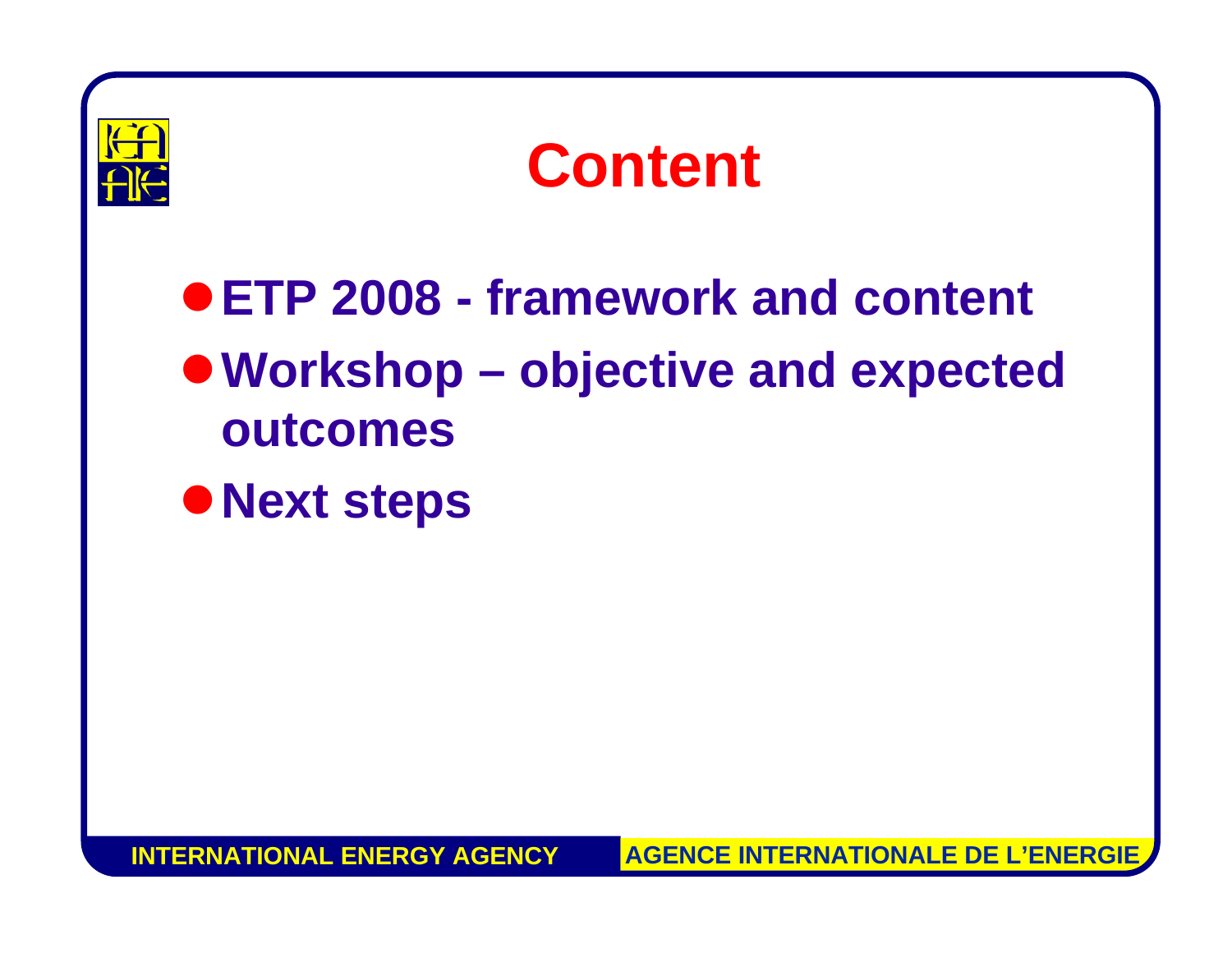

## **The Framework**

- Response to G8 request for advice on alternative energy scenarios & strategies
- z Complements the *Wold Energy Outlook* **However the Company** close cooperation with LTO
- Guided by CERT and in close cooperation with the IEA Working Parties and Implementing Agreements
- **Building on the Energy Technology** Perspectives project
- Supported by many member countries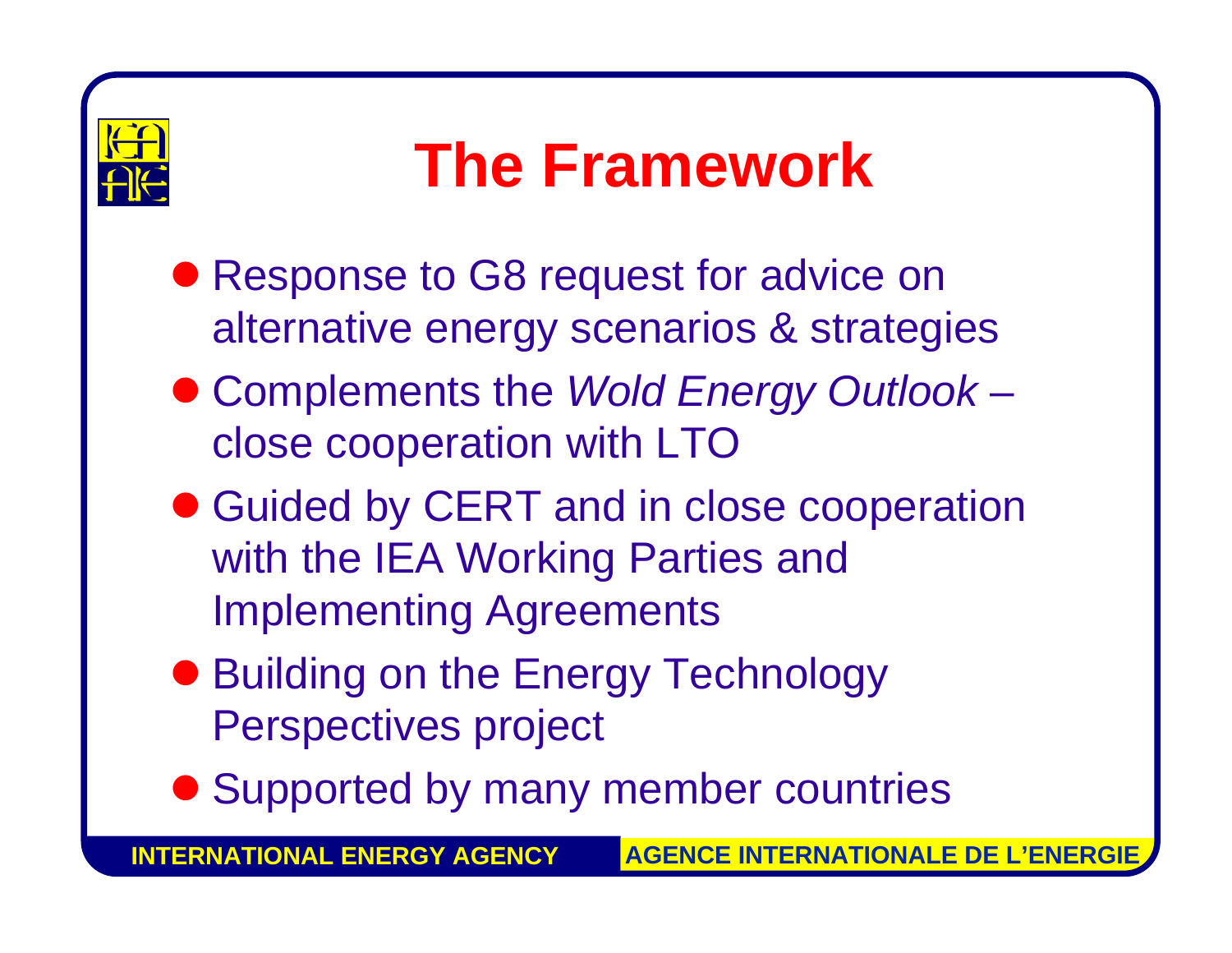

#### **Energy Technology Perspectives Publication 2008**

- z **Part of G8-deliverables – Due February 2008**
- z **Use the ETP 2006 scenarios (no new scenarios)**
- $\bullet$  How to get there:
	- **Energy RD&D policies**
	- **Technology learning**
	- **Technology transitions (2015 and 2030 results)**
	- **Investment needs and policy cost**
	- **Energy and CO 2 emission indicators**
- **Regional analysis**
- z **Coordinator: Dolf Gielen**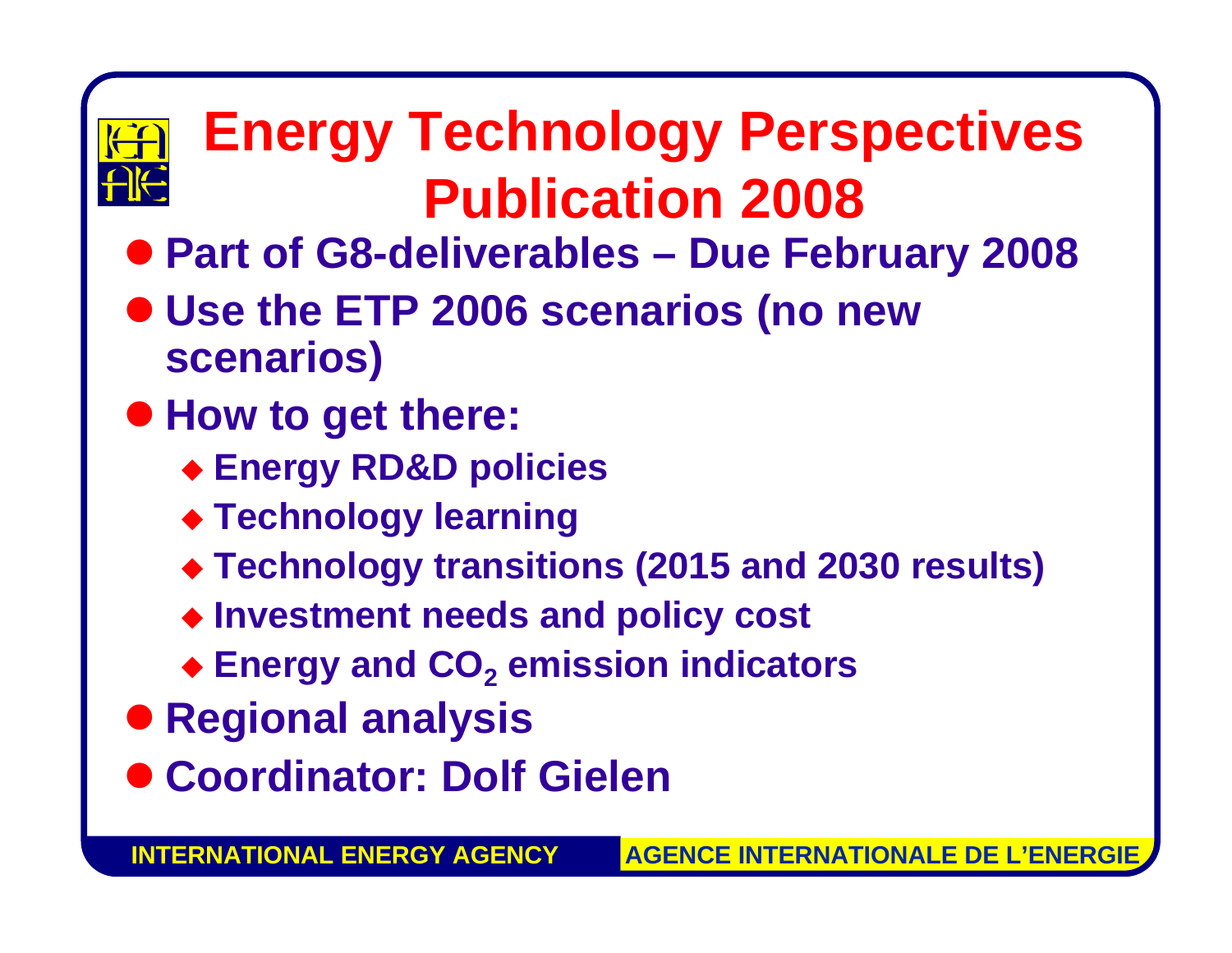

#### **Energy Technology Perspectives Publication 2008 (contd.)**

- $\bullet$  **Special technology topic chapters (proposal):**
	- **Wind energy**
	- **Bioenergy**
	- ◆ CCS
	- **Hydrogen**
	- ◆ Transport
	- **Buildings/Appliances**
	- **Industry**
	- **Methane emissions**
	- **Oil sands ?**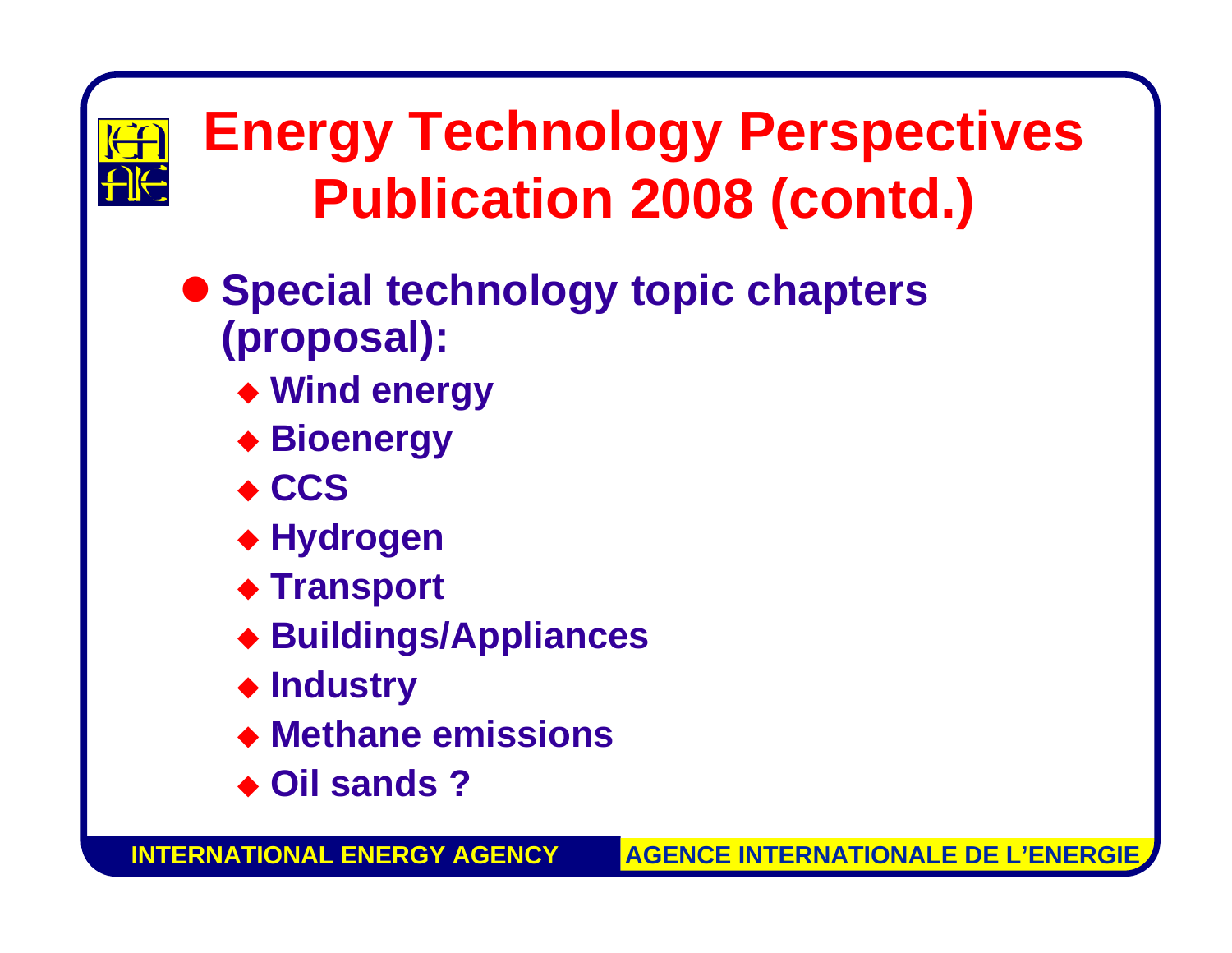

## **Regional Analysis**

z**Dolf Gielen is leading this task**  $\bullet$  **More regional granularity** ● Special focus on G8 + 5  $\bullet$  **Special attention for China**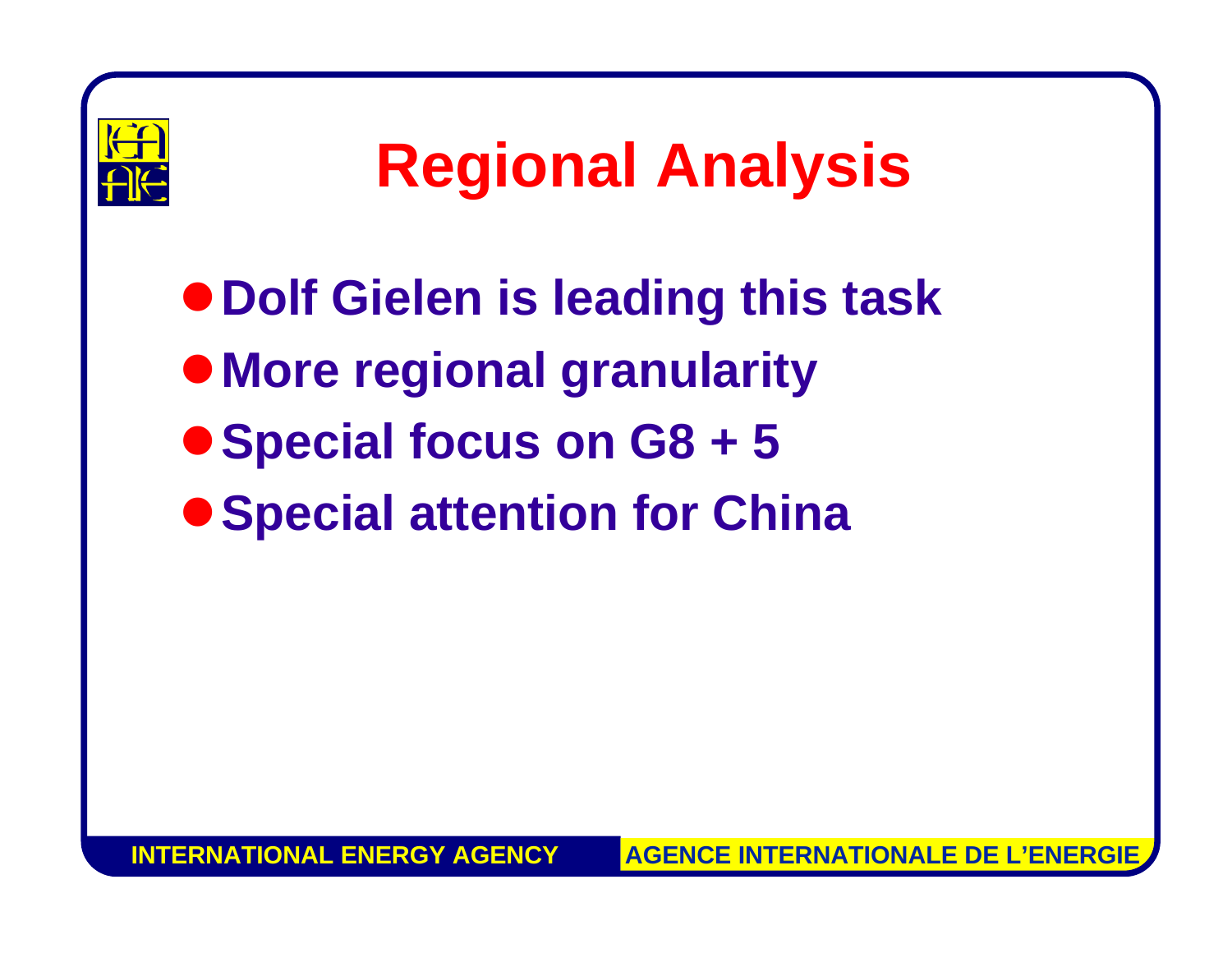

## **Energy RD&D Policy**

<sup>z</sup>**Jeppe Bjerg is leading this task •1st** workshop 15 & 16 February <sup>z</sup>**Backcasting & projections** z**Focus on: Right portofolio Right funding level**

◆ Role of government and private sector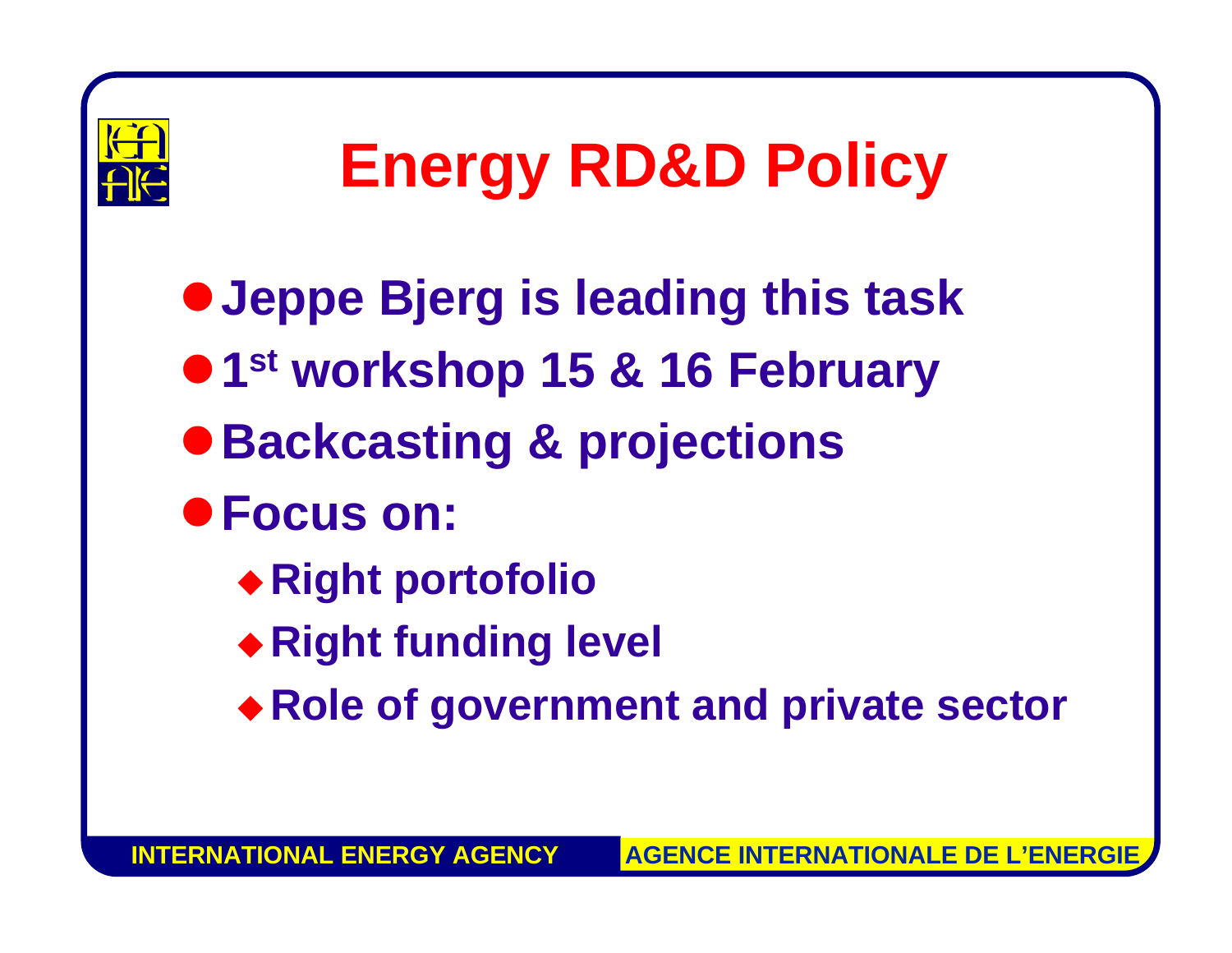

#### **Technology Learning and deployment policies**

- **Cecilia Tam is leading this task**
- $\bullet$  **1st workshop in May**
- **Match learning extrapolations and bottomup engineering projections**
- $\bullet$  **Consider external effects**
- $\bullet$  **Focus on:** 
	- **Role government**
	- **Financial support needs coming decades**
	- **Benefits of international cooperation**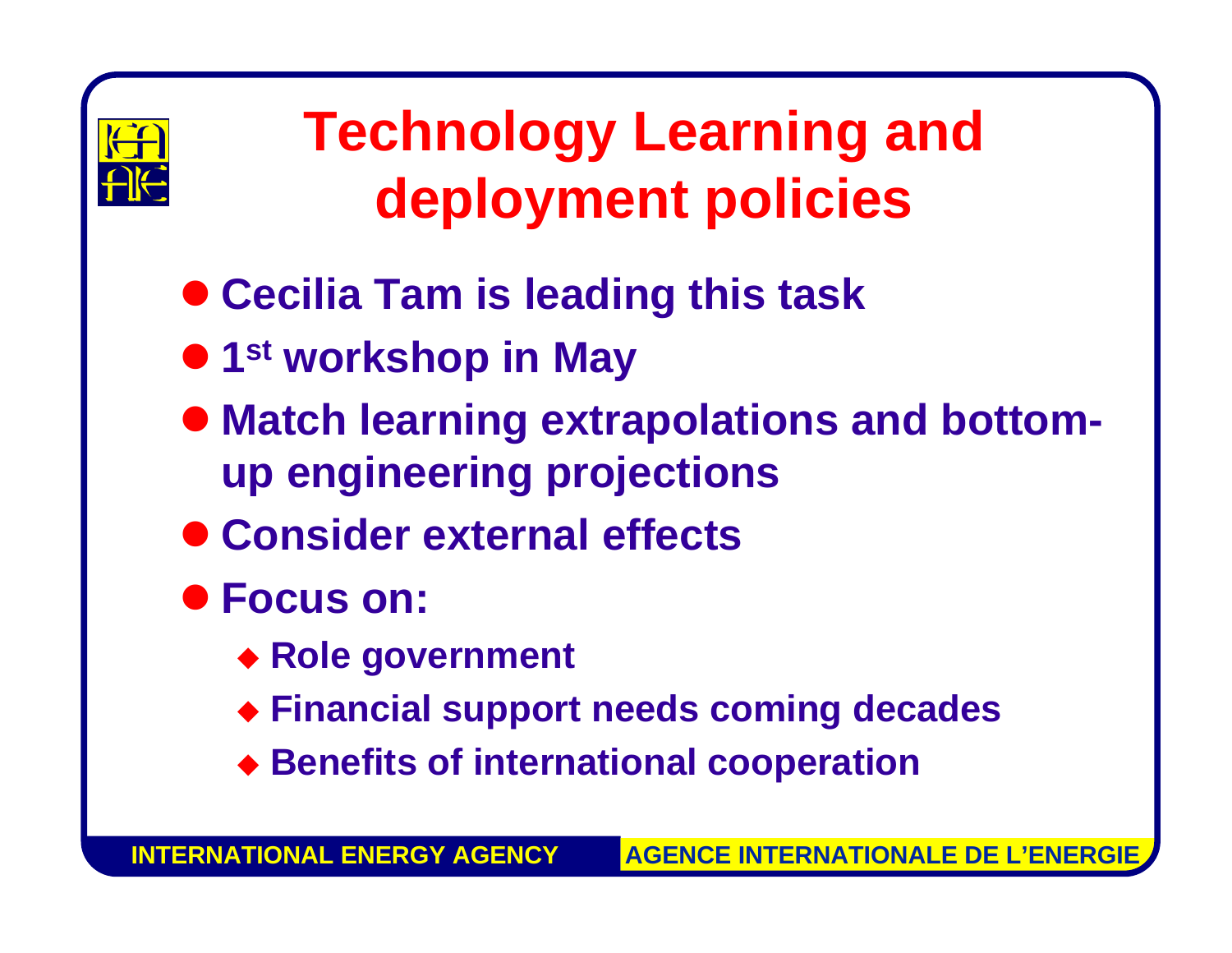

## **Technology Transitions**

- **Roadmaps: what technology targets should be met by 2015 and 2030** 
	- **Efficiencies**
	- **Costs**
	- **Installed capacity**
- **What determines the rate of introduction of new technology**

 $\bullet$  **What is the appropriate role for governments and companies in technology development (R&D, infrastructure development etc.)**

 $\bullet$  **What international cooperation is needed** 

**INTERNATIONAL ENERGY AGENCY**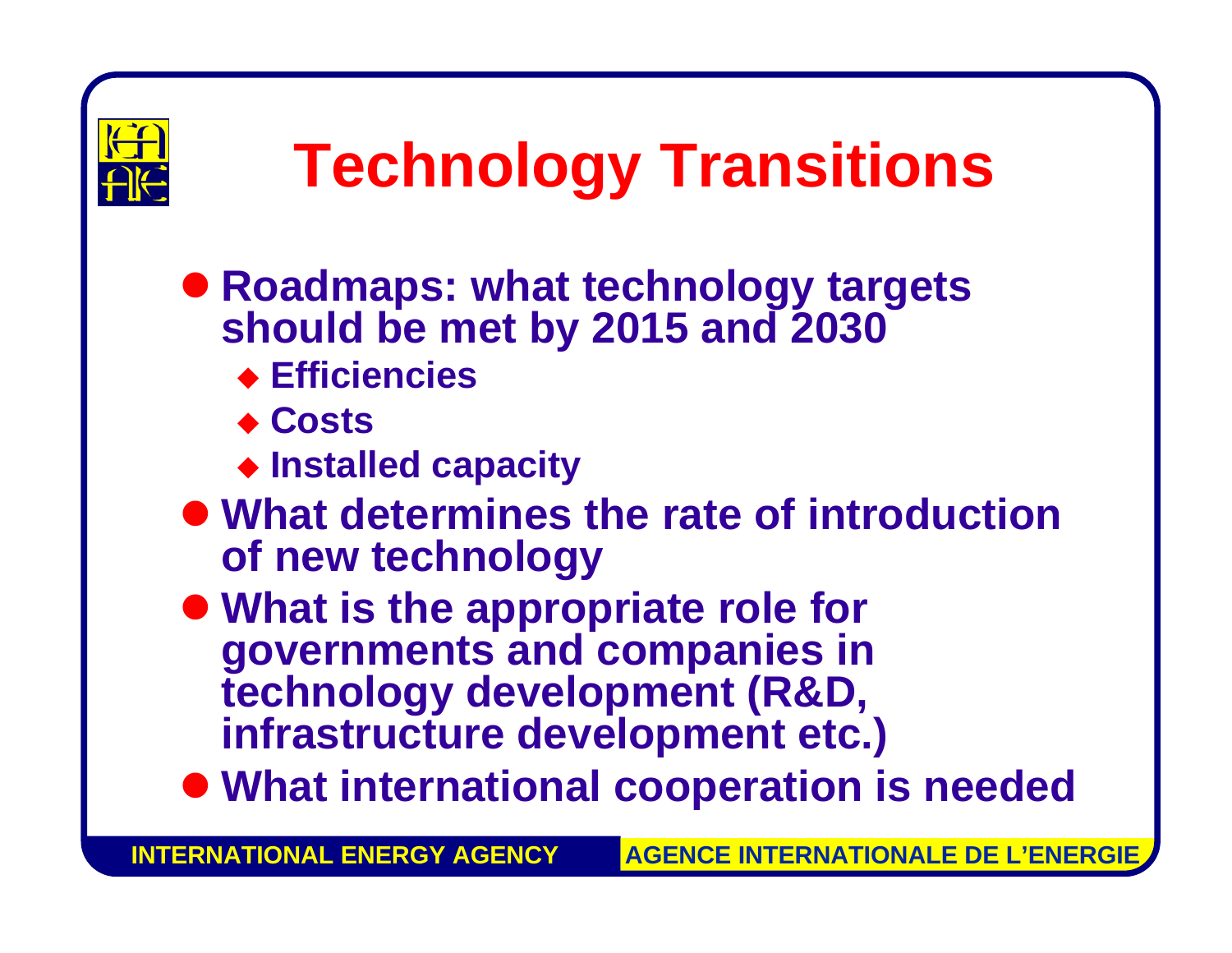# **Investment Needs and Policy Cost**

- $\bullet$  **Michael Taylor is leading this task**
- Add more detail to the ETP2006 cost **discussion**
- z**Focus on:**
	- **What are the cost by region/country?**
	- **Who has the cost, who has the benefits?**
	- **Weigh short-term cost, long-term benefits**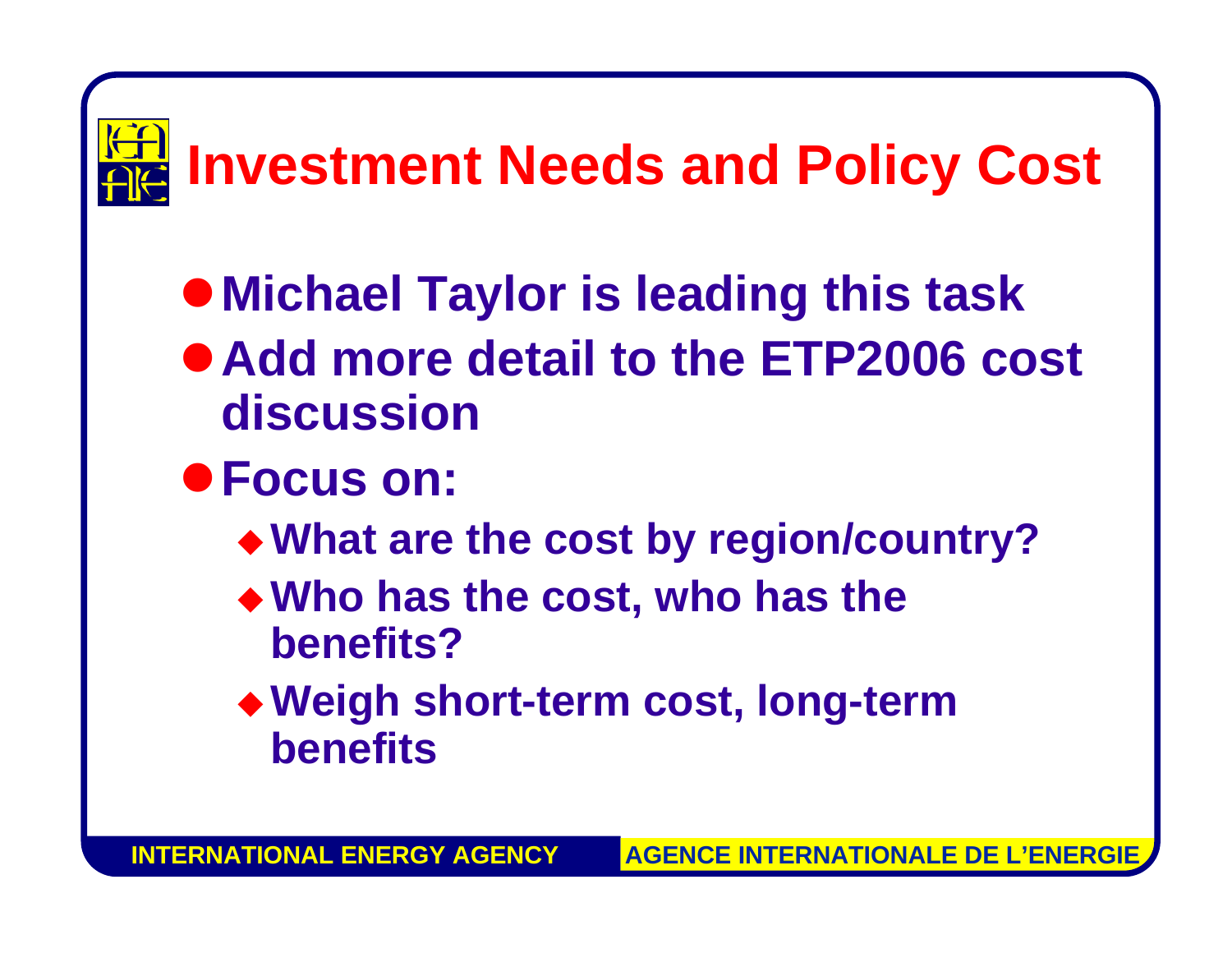

## **Technology Chapters**

#### $\bullet$  **Wind (Debra Justus)**

- **Intermittency/matching of supply and demand: how much wind is feasible in the electricity system**
- **Long-range electricity transportation feasible?**

#### $\bullet$ **Bioenergy (Michael Taylor and Ralph Sims)**

- **Update technology outlook & biomass potentials**
- **ETP modeling study of competing biomass use for power generation, heat, transportation fuels and materials**
- **Special attention for second generation biofuels**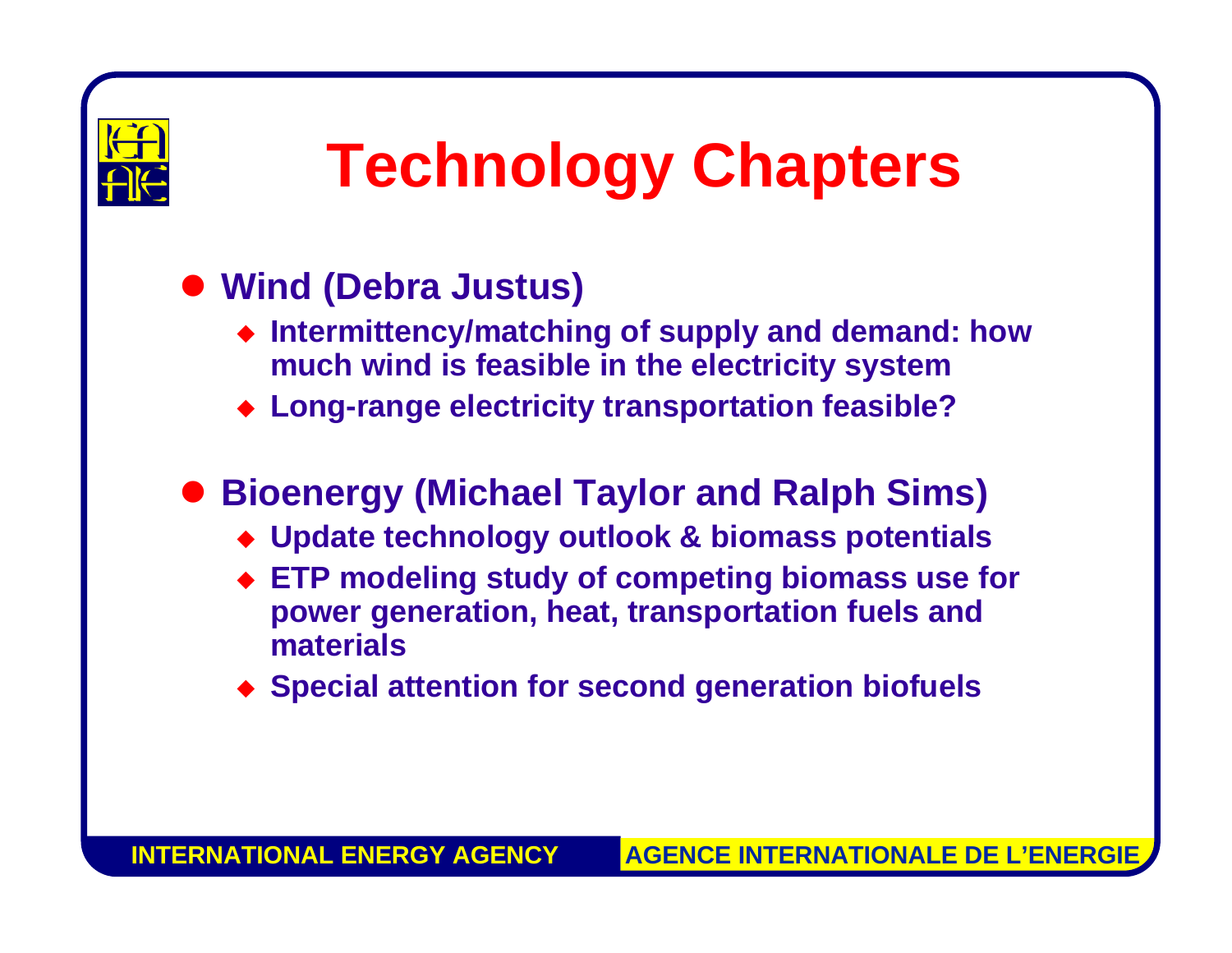

## **Technology Chapters (contd.)**

- CO<sub>2</sub> Capture and Storage: A Key Abatement Option **(Kamel Bennaceur)**
	- **Technology update and lessons from pilot/demonstration projects**
	- **Focus on retrofit and capture-ready plants**
	- **Industry & transformation sector CCS opportunities**
- **Hydrogen Infrastructure (Bob Dixon and Peter Schniering)**
	- **Hydrogen infrastructure issues deserve more attention**
	- **Competition with plug-in hybrids and biofuels deserves more attention**
	- **1st workshop Detroit April 2 - 4**
	- **Further workshops in Beijing and Paris**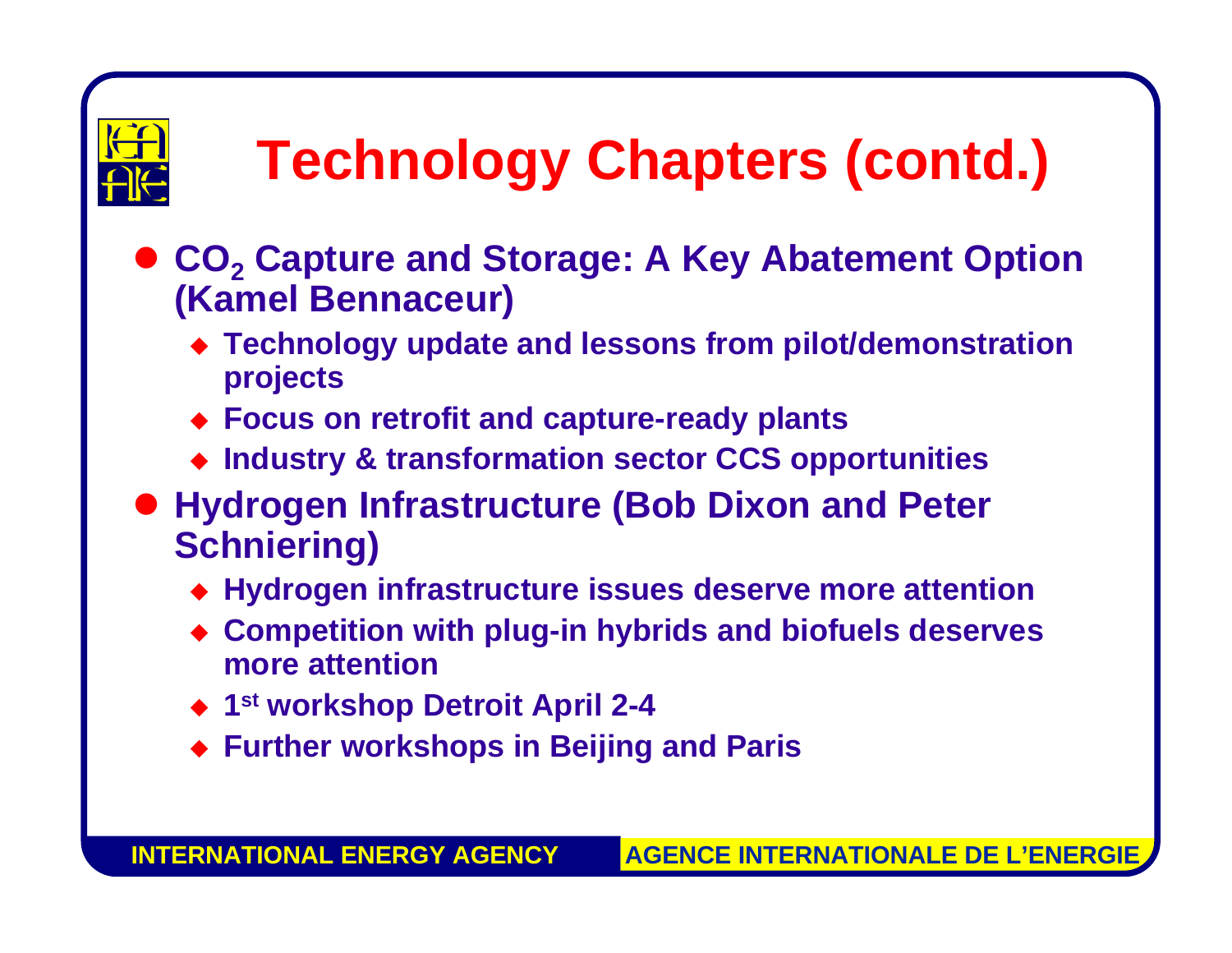

#### **Workshop objective and expected outcomes**

**INTERNATIONAL ENERGY AGENCY**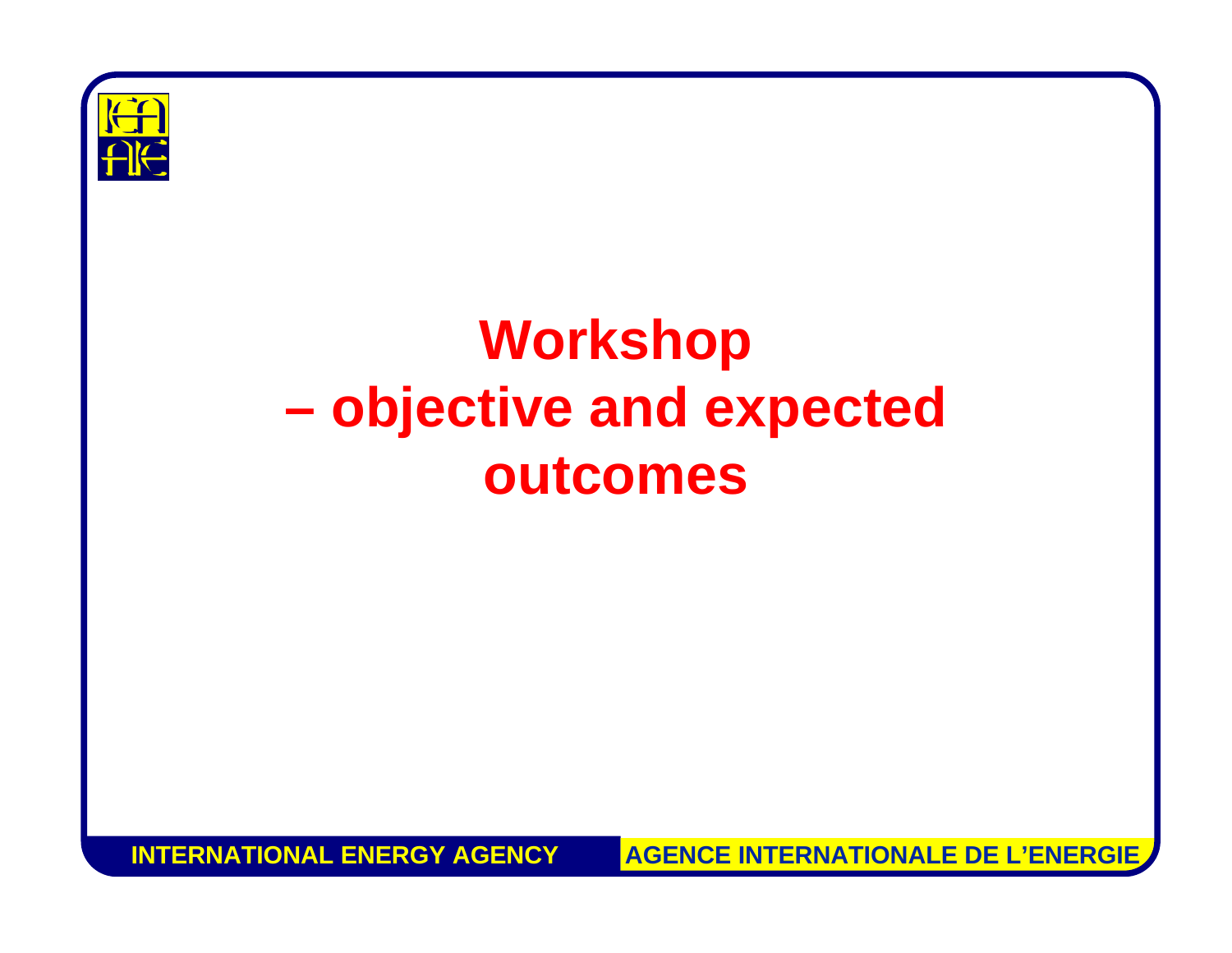

## **Workshop objective**

- **ETP2006 provided long term global scenarios.**
- **ETP 2008 will provide more detailed analysis of the need for near term policies**
- **A special chapter will focus on energy RD&D policies needed**
- **This workshop is an important first input and guidance to this analysis.**
- $\bullet$  **Insights and experience from experts in government, industry, academia and international organisations**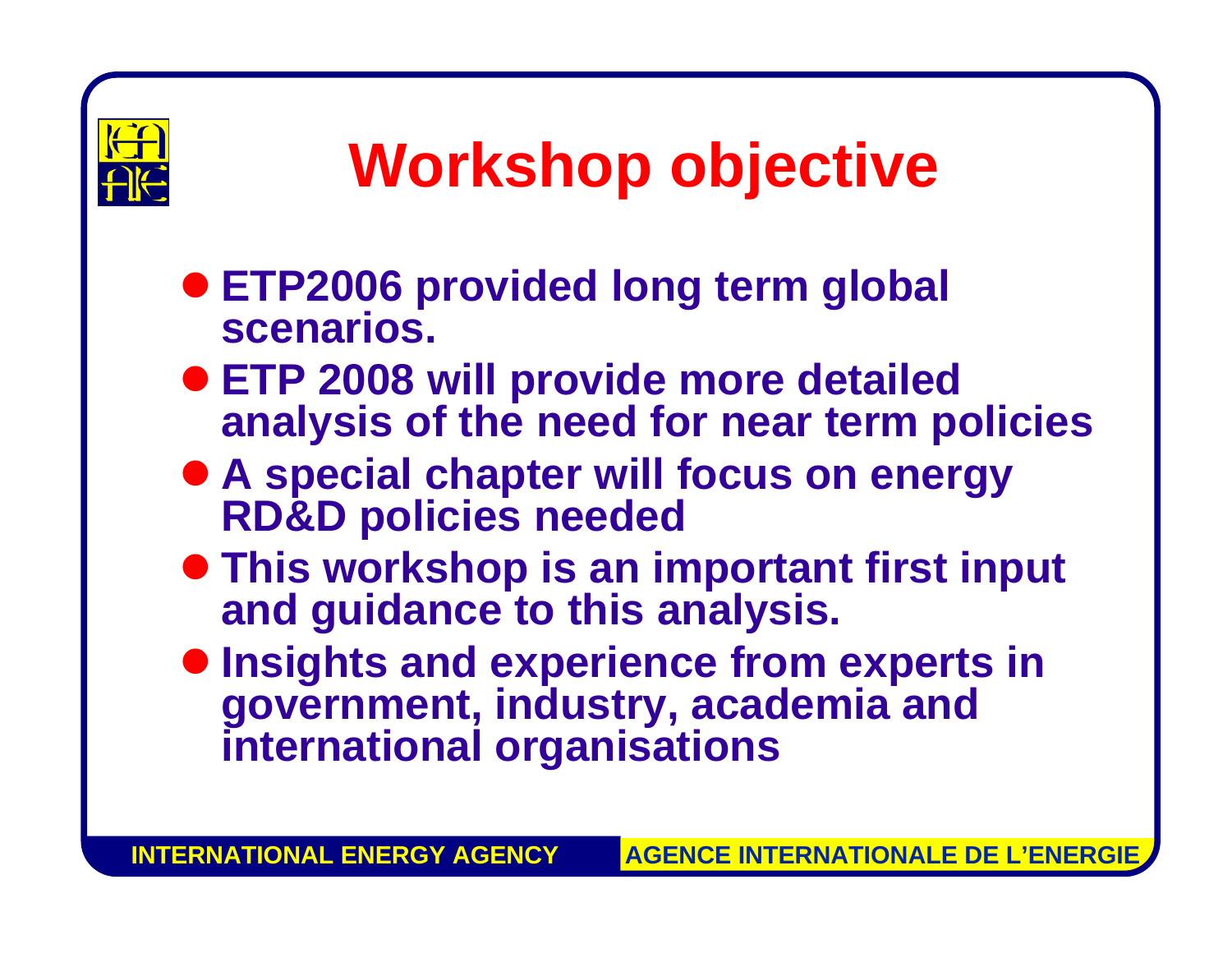

#### **What we hope to learn more about?**

- **Tools applied:** 
	- **Which tools and approaches are used to get from long term scenarios to concrete energy technology RD&D priorities?**
- **Technology findings:** 
	- ◆ What are the main findings from using scenarios for R&D **priority setting?**
	- **Which are the key technologies?**
	- **Which technology development targets should be met to meet the scenario outcomes (time-wise, cost-wise, capacity-wise)?**
- z **Policy findings:**
	- **Which are the investments needed in R&D, demonstration and deployment?**
	- **Which are the technology policies recommended?**
	- **What is the role of Government and industry?**

**INTERNATIONAL ENERGY AGENCY**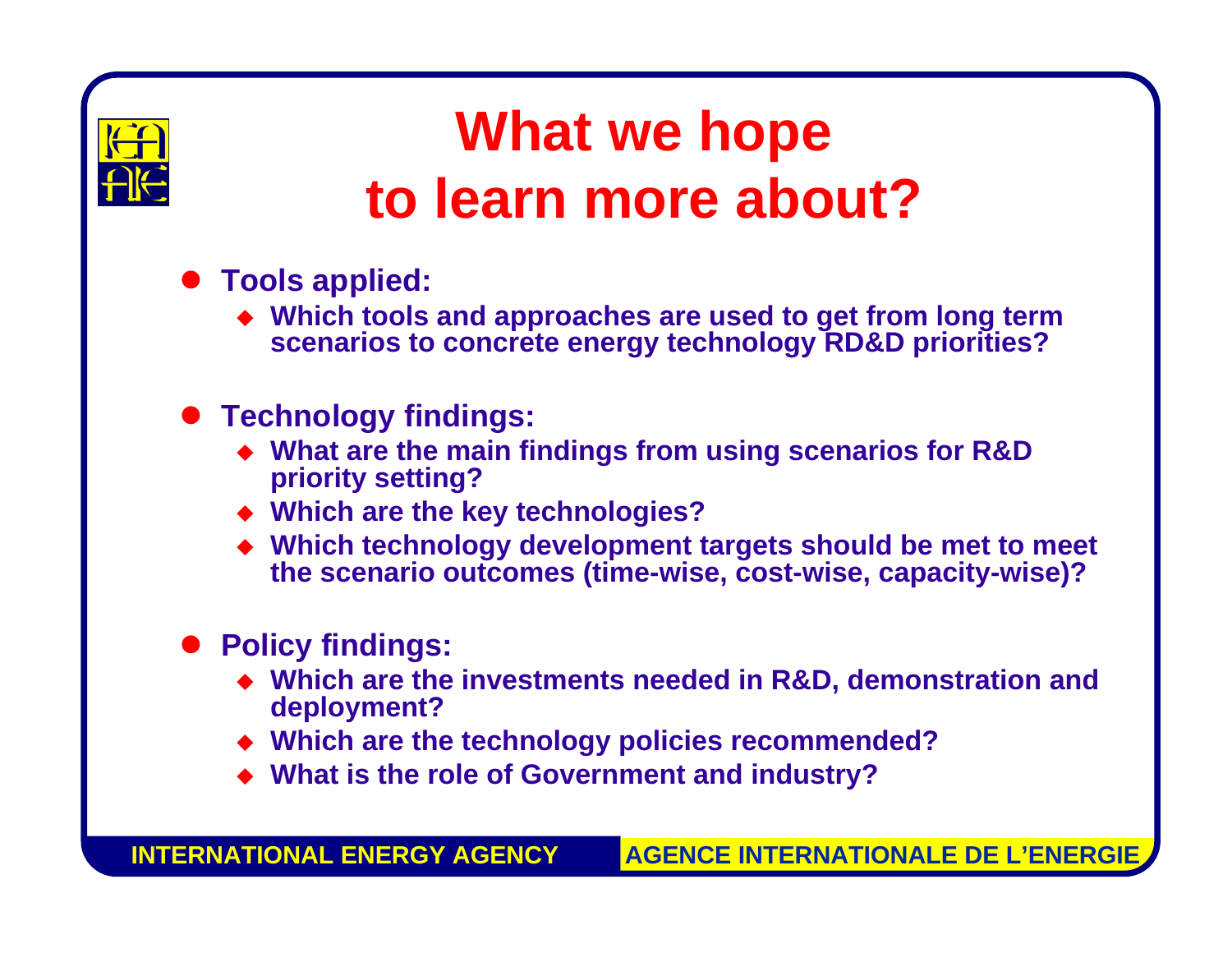

#### **Thursday**

- **Scenarios and R&D priority setting**
- $\bullet$  **Session 1** 
	- **Global energy technology scenarios – key technologies and policies**
- $\bullet$  **Session 2 Approaches to R&D priority setting**
- $\bullet$  **Session 3 R&D priorities and technology policies**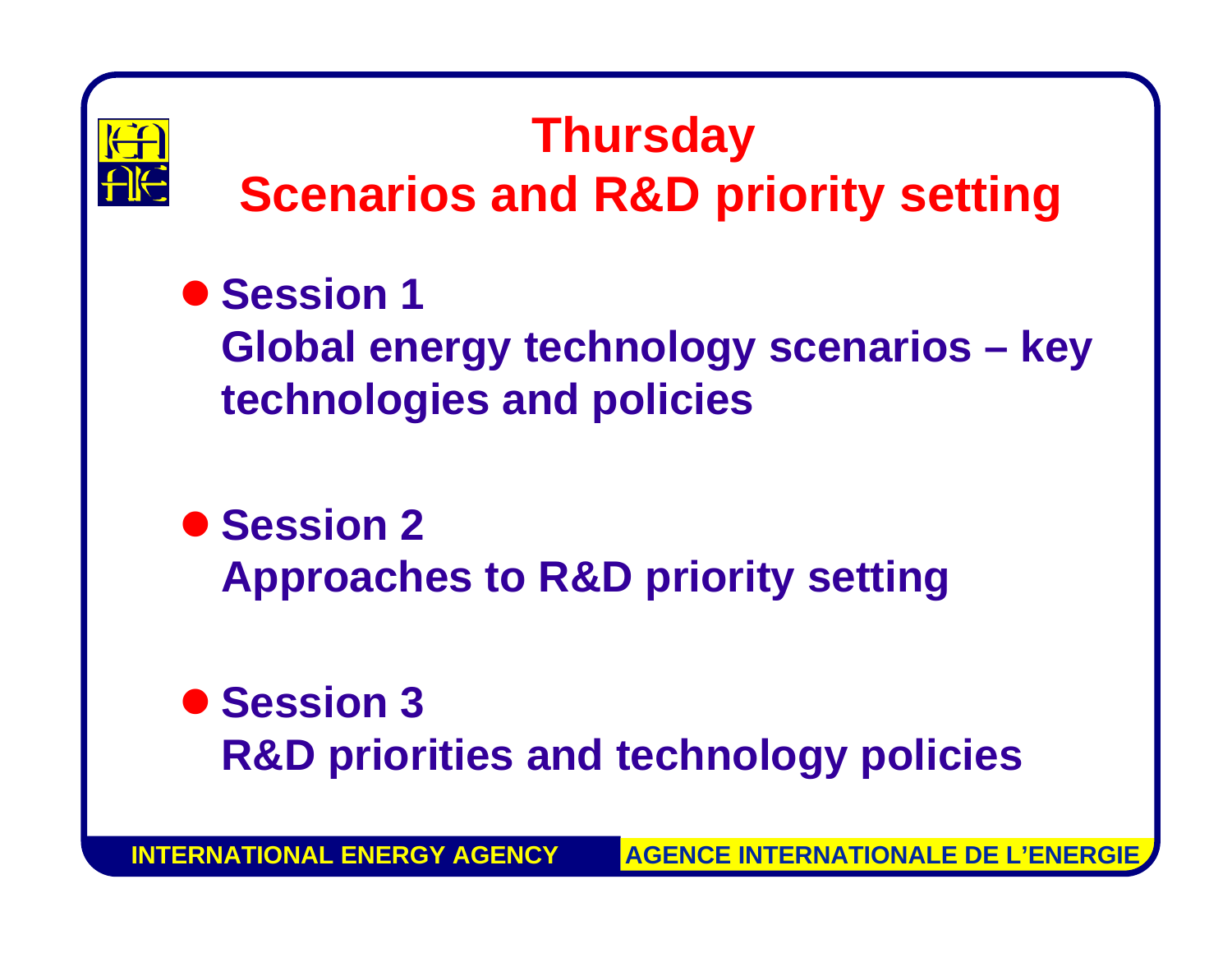

#### **Friday RD&D priorities and investment needs**

- **Session 4 and 5: Key electricity technologies**
	- ◆ CCS
	- **Nuclear**
	- ◆ Biomass
	- **Grid integration**
	- **Wind turbines**
	- ◆ Solar PV

#### **• Session 6: Roundtable discussion**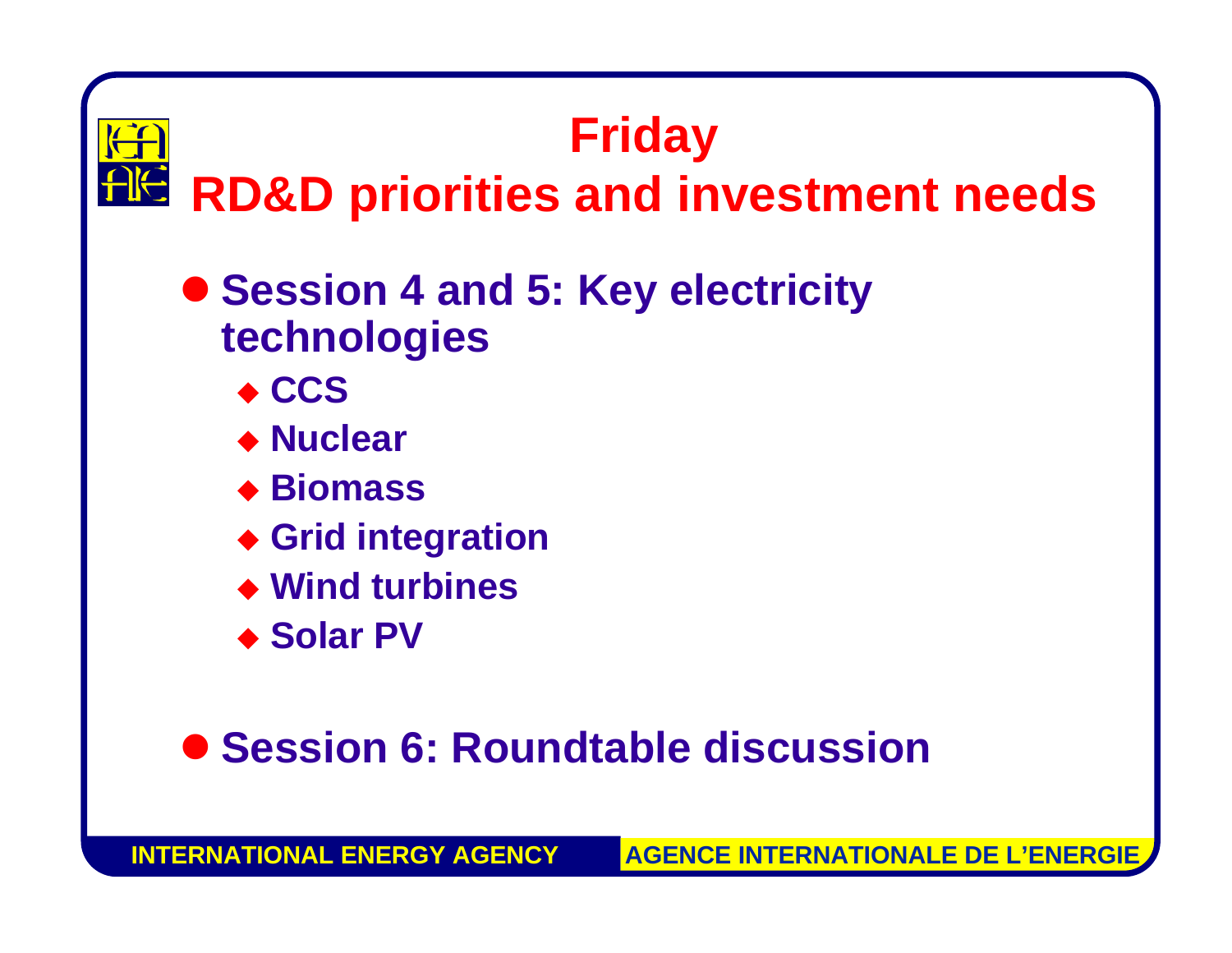

#### **Next Steps**

**INTERNATIONAL ENERGY AGENCY**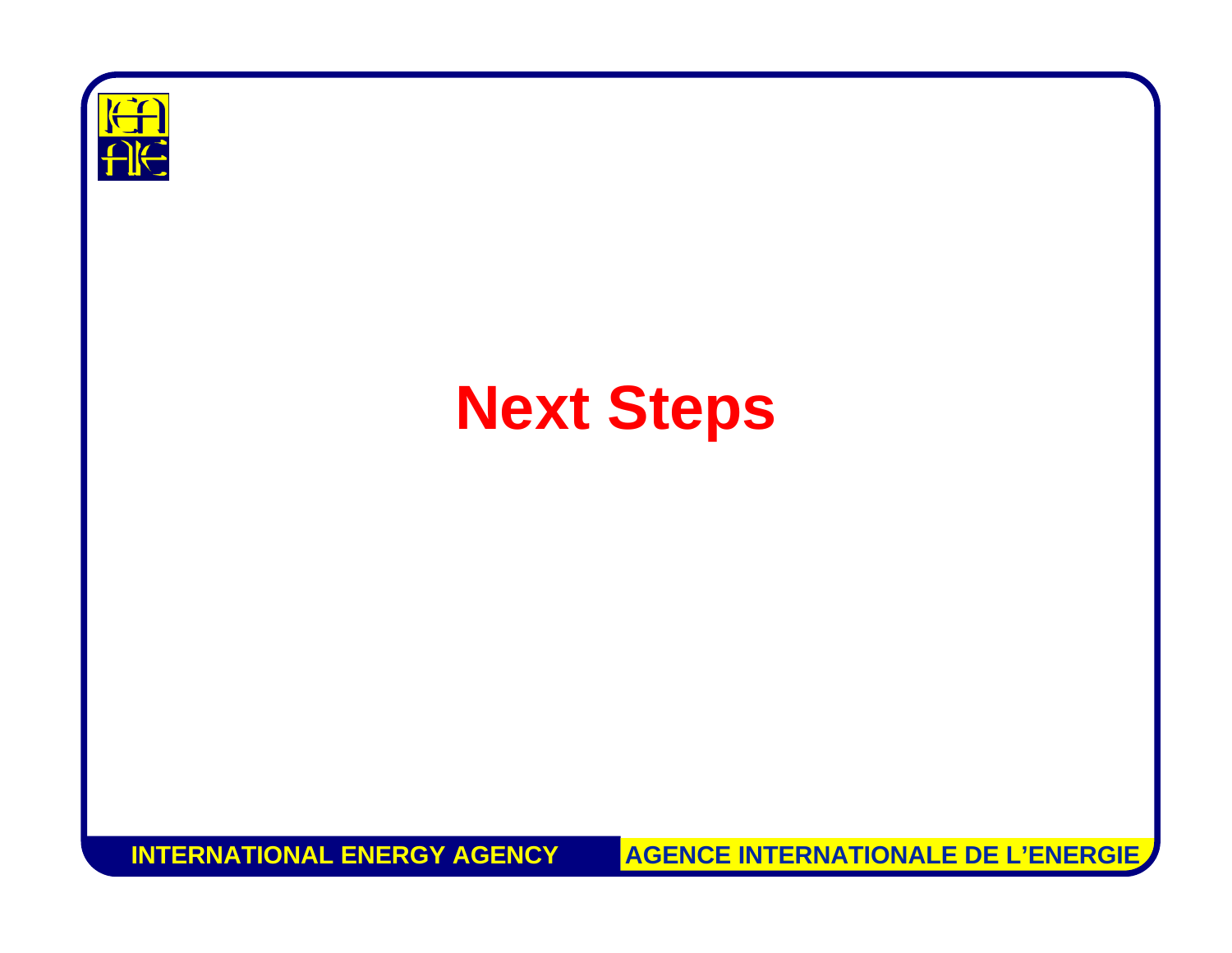

#### **• A workshop report and CD-Rom**

- $\bullet$  **Drafting of chapter on RD&D priorities and policies**
- **Group invited to participate in review**
- **Analysis and chapter finished December 2007**
- z **Workshops on RD&D priorities and needs for transport and buildings**
- $\bullet$  **More work on trends in RD&D in IEA countries**

**INTERNATIONAL ENERGY AGENCYAGENCE INTERNATIONALE DE L'ENERGII**